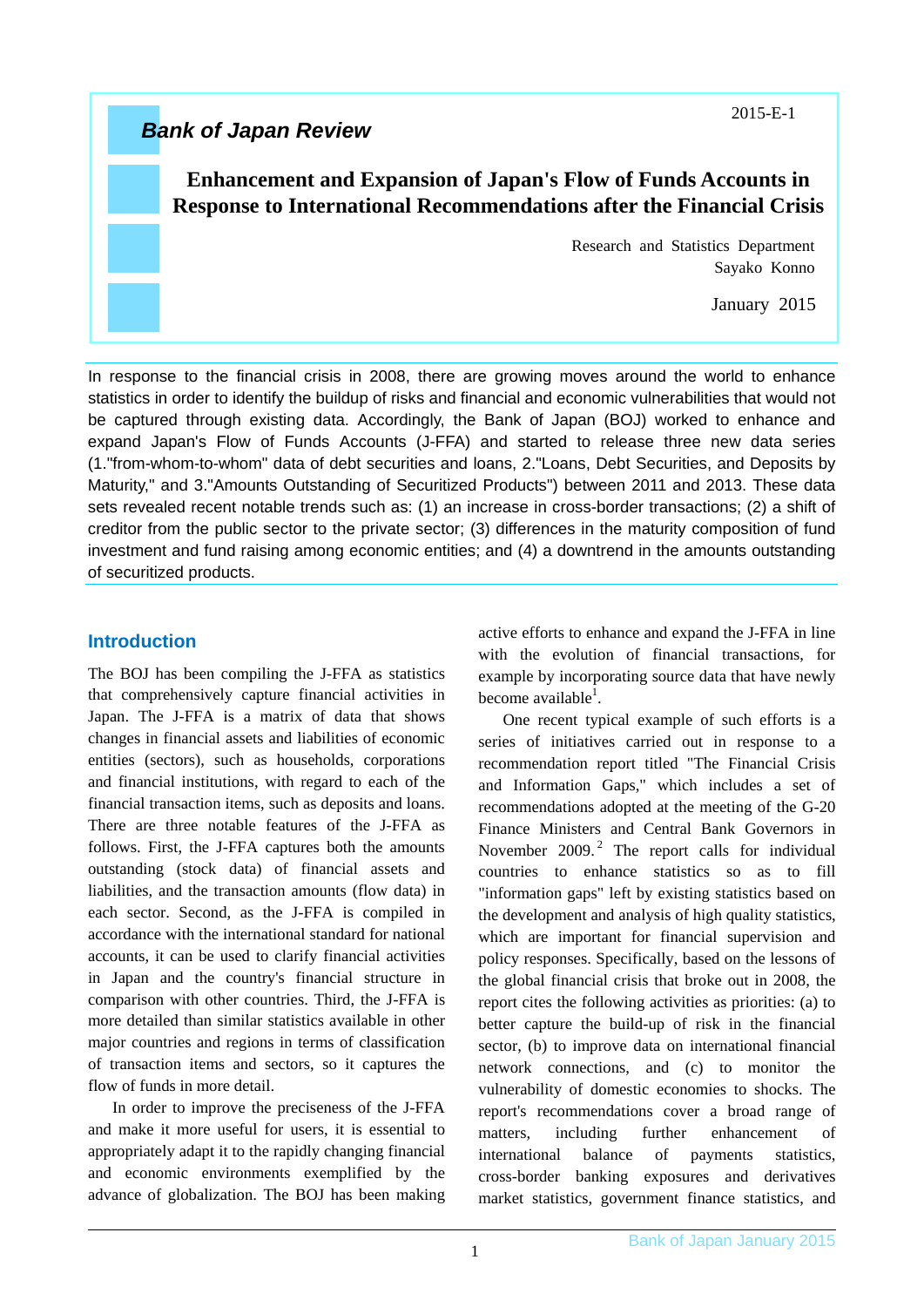the collection of supervisory data concerning individual financial institutions. In particular, it calls for flow of funds data to play a key role. In response, the BOJ is making various efforts to enhance and expand the J-FFA with the cooperation of relevant parties.<sup>3</sup>

This paper describes a series of initiatives conducted by the BOJ in relation to the J-FFA and its supplementary data. It first explains the direction of the revision of the J-FFA to enhance and expand it and then provides an overview of the enhancement of flow of funds accounts and its supplementary data in other countries. Next, the paper explains the three data series that the BOJ has introduced ((1) "from-whom-to-whom" data of debt securities and loans (2) "Loans, Debt Securities, and Deposits by Maturity" (3) "Amounts Outstanding of Securitized Products")<sup>4</sup> and describes recent trends identified through the data. Finally, the paper refers to future challenges.

## **Direction of the Revision**

When enhancing and expanding the J-FFA and its supplementary data, the BOJ focuses its efforts mainly on filling the information gaps and more accurately capturing financial activities. More specifically, the BOJ is enhancing and expanding the J-FFA and its supplementary data from the following three perspectives in order to help to (a) better capture the build-up of risk in the financial sector, and (c) monitor the vulnerability of domestic economies to shocks, as recommended by G20.

The first perspective is developing from-whom-to-whom data. The J-FFA records the amounts outstanding of assets and liabilities and the transaction amounts of each economic entity in the form of a sector-by-transaction item matrix. While this format is suited to provide an overview of financial activities in an individual country, it is not sufficient to capture in detail trends in financial flows and potential risk distribution between sectors. For that purpose, it is necessary to enhance data that clarifies the creditor-debtor relationship between sectors in a sector-by-sector matrix with regard to each financial instrument—in other words, it is essential to develop data that clarifies from whom funds move to whom and how potential risks are distributed through financial instruments. In addition to the release of from-whom-to-whom data regarding domestic debt securities since September 2011, the BOJ started to release from-whom-to-whom of loans in December 2013.

The second perspective is enhancing data concerning assets and liabilities by maturity. Data on the trend in each economic sector's holding of major financial instruments by maturity helps to capture changes in the risk-taking attitude, and interest rate and liquidity risks. Based on the recognition that the remarkable distortion of the maturity mixes of assets and liabilities was a cause of the financial crisis, the G-20 recommendation report calls for enhancement of data by maturity. In December 2013, the BOJ started to release "Loans, Debt Securities, and Deposits by Maturity," which shows a breakdown of loans, debt securities and deposits by remaining maturity and by original maturity.

The third perspective is enhancing statistics concerning securitized products, including securities collateralized by real assets, such as real estate, and trust beneficiary rights backed by various monetary claims. The enhancement of such statistics is positioned as part of an effort to enhance data related to shadow banking. Since the 2000s, securitized products have been widely issued and traded in the United States and Europe as a new means to transfer risks, including credit and interest rate risks, so there are growing needs to improve information concerning securitized products. Accordingly, in December 2011, the BOJ started to release "Amounts Outstanding of Securitized Products" with the main focus on capturing the actual state of the market for securitized products issued by special-purpose companies (SPCs) and trusts as well as those issued by other entities.

# **Initiatives by Other Countries**

Regarding the status of enhancement of data in other countries (Chart 1), in Europe, the European Central Bank (ECB) releases, on a quarterly basis, the Euro Area Accounts, which are the flow of funds accounts for the euro area including from-whom-to-whom data of deposits and loans by flow and stock. As for data by maturity, the ECB compiles data of debt securities and loans by original maturity and data on loans by remaining maturity. In Australia, from-whom-to-whom data of major financial transaction items and data of both long- and short-term debt securities and loans by original maturity are released. Meanwhile, in the United States, neither from-whom-to-whom data nor data on amounts outstanding by maturity is released at present. Statistics concerning securitized products have still not been sufficiently developed in any country.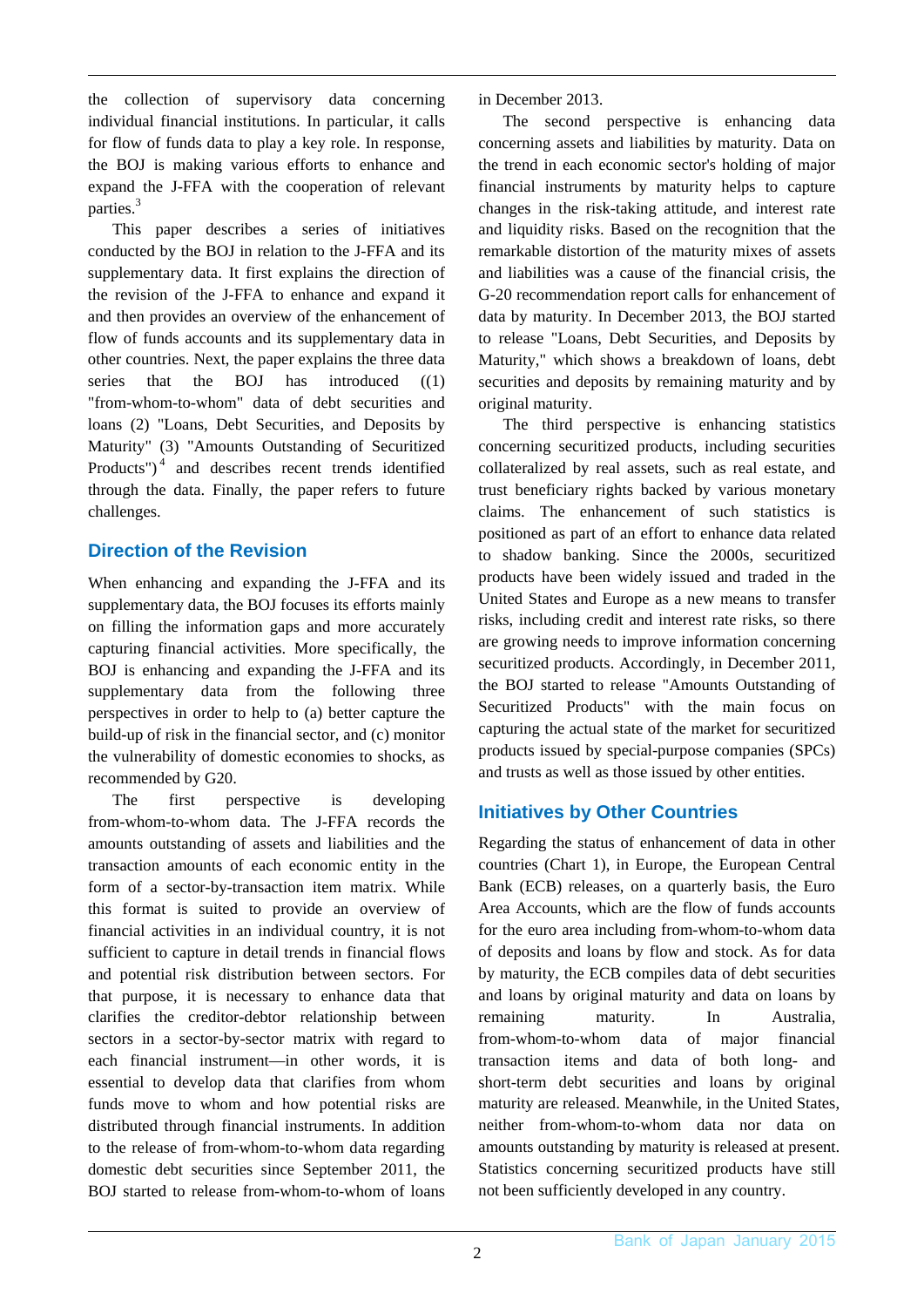|                           | Euro Area                                                                     | Australia                                                   | <b>United States</b>      | Japan                                                                                              |
|---------------------------|-------------------------------------------------------------------------------|-------------------------------------------------------------|---------------------------|----------------------------------------------------------------------------------------------------|
| From-<br>Whom-to-<br>Whom | (Deposits · Loans)                                                            | (Debt Securities ·<br>$Loans \cdot Others)$                 | $\times$                  | (Debt Securities ·<br>Loans)                                                                       |
| Maturity<br>Data          | (Debt Securities -<br>Loans)<br>Only Original Maturity<br>for Debt Securities | (Debt Securities ·<br>Loans)<br>٠<br>Only Original Maturity | $\boldsymbol{\mathsf{x}}$ | * For Some Sectors<br>and Transaction Itmes<br>only<br>* Original and<br><b>Remaining Maturity</b> |
| Securitized<br>Products   |                                                                               |                                                             |                           |                                                                                                    |

[Chart 1] Enhancement of data by country

(Note 1) Refer to the ECB's website for European data, to the FRB's Financial Accounts of the United States for U.S. data, and to the Australian Bureau of Statistics (ABS)'s National Accounts for Australian data.

(Note 2) Items in parentheses are transaction items.

(Note 3) Regarding the comparison of data on securitization, the O symbol indicates a publication of breakdown data for securitized products similar to the "Amounts Outstanding of Securitized Products," published by the BOJ and the  $\Delta$  symbol indicates a publication of the sectoral accounts alone.

As shown in chart 1, Japan has developed adequate data sets compared with other countries as a result of steady improvement efforts made in cooperation with relevant parties.

# **Compilation Method of Data and Recent Trends**

### *From-whom-to-whom data*

From-whom-to-whom data of debt securities and loans clarifies creditor-debtor relationships with regard to major financial instruments in the form of a sector-by-sector matrix, with the main focus on capturing from whom funds flow to whom. This data makes it possible to capture detailed financial flows and distribution of potential risks that would not be identified through the sectoral accounts, the J-FFA. Explained below are the data compilation method and recent trends regarding (1) debt securities and (2) loans respectively.

### *From-whom-to-whom data of debt securities*

### *Compilation method*

"From-whom-to-whom of domestic debt securities" is a matrix of data which shows the status of transactions between sectors with regard to debt securities issued in Japan by residents. This data is compiled by rearranging published figures of the J-FFA, which are expressed in the form of a sector-by-transaction item (financial instrument) matrix. Specifically, entities in the issuer sector are classified on the basis of the type of securities so as to correspond to the classification of transaction items in the J-FFA (Chart 2). On the other hand, entities in the holder sector are classified so as to correspond to the classification of sectors in the

J-FFA. For example, the amount outstanding of debt securities issued by financial institutions and nonfinancial corporations and held by households corresponds to the total sum of the amounts of bank debentures and industrial securities recorded on the asset side of the household sector in the J-FFA.

| <b>Issuer Sectors</b>                                        | Maturity   | Type of Securities Issued by Each Sector     |  |  |
|--------------------------------------------------------------|------------|----------------------------------------------|--|--|
| Financial institutions and                                   | Short-term | Commercial paper                             |  |  |
| Nonfinancial corporations                                    | Long-term  | Bank debentures, Industrial securities       |  |  |
| Central government and                                       | Short-term | Treasury discount bills                      |  |  |
| Fiscal Loan Fund                                             | Long-term  | Central government securities and FILP bonds |  |  |
| Local governments                                            |            | Local government securities                  |  |  |
| Government-affiliated agencies                               |            | Public corporation securities                |  |  |
| Structured-financing special<br>purpose companies and trusts |            | Structured-financing instruments             |  |  |

[Chart 2] Type of debt securities by corresponding issuer sector

(Note) "Maturity" in the above chart is the original maturity.

### *Recent trends*

As for trends from April 2013 to March 2014 (flow) (upper table in Chart 3), of the total net issue amount of domestic debt securities, which stood at 30 trillion yen (far right bottom), debt securities issued by the central government<sup>5</sup> and Fiscal Loan Fund (central government securities, FILP bonds, and treasury discount bills) accounted for 34 trillion yen (far right middle), indicating that most of the funds raised through domestic debt securities were raised through securities issued by those two entities. A look at holders of central government securities shows that the BOJ (central bank) made net purchases of 72 trillion yen, while financial institutions other than the BOJ made net sales of 42 trillion yen  $(30 - 72 = -42)$ This represents a significant change from the situation during the five years from the beginning of April 2008 to the end of March 2013, when the BOJ made net purchases of 58 trillion yen and financial institutions other than the BOJ made net purchases of 89 trillion yen  $(147 - 58 = 89)$  (lower table of Chart 3). As a result of an increase in the purchase amount of government securities by the BOJ under the "Quantitative and Qualitative Monetary Easing" introduced in April 2013, $6$  the pace of growth in the amounts outstanding of government securities holdings increased significantly. On the other hand, financial institutions other than the BOJ, which previously increased their amounts outstanding of government securities holdings substantially, have recently shifted to the sell side.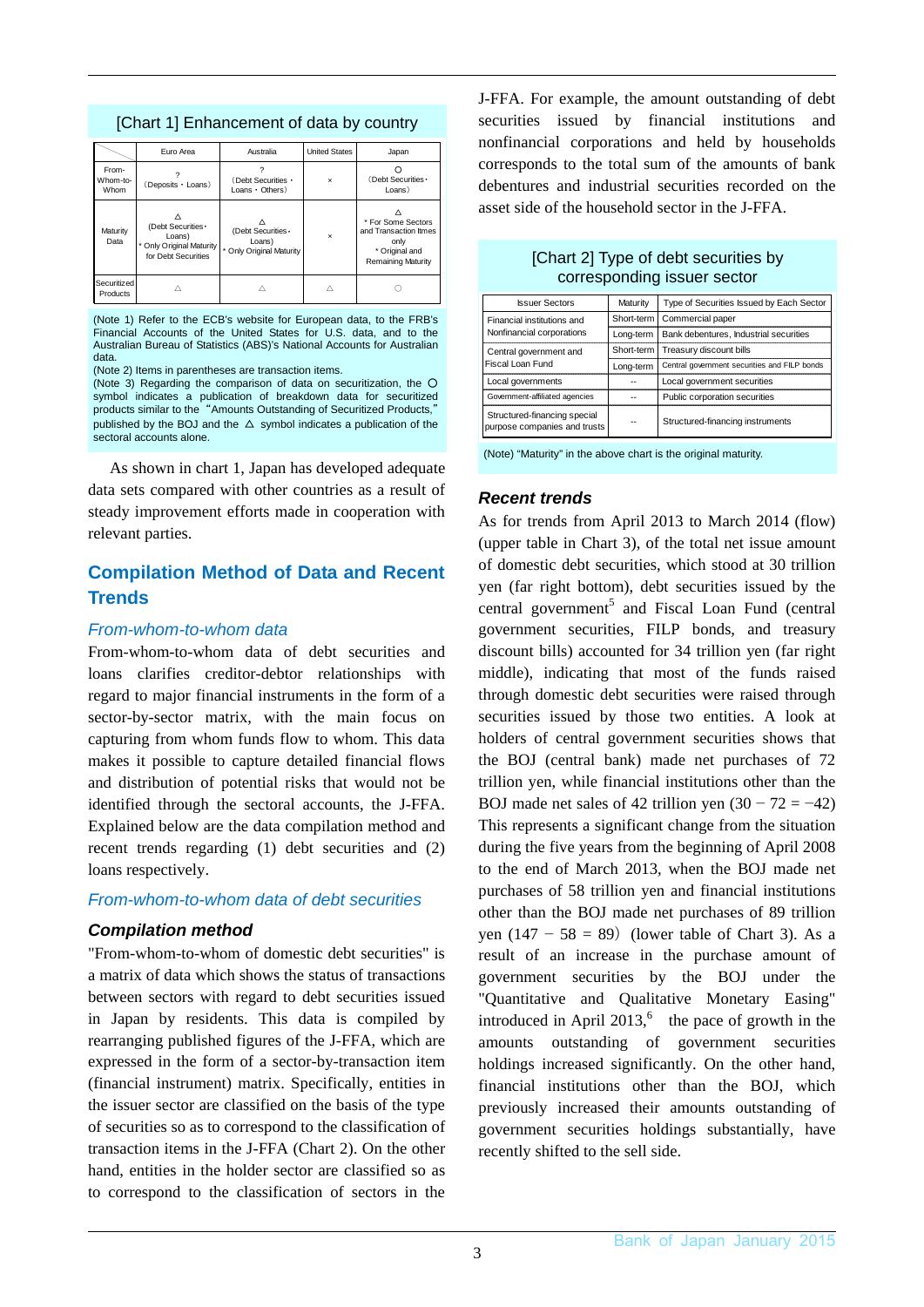### [Chart 3] From-whom-to-whom data of debt securities (April 2013 to March 2014)

|                  |                                            |       |                           |                |                       |                                                     |          |            |                                      |          | (trillion yen) |
|------------------|--------------------------------------------|-------|---------------------------|----------------|-----------------------|-----------------------------------------------------|----------|------------|--------------------------------------|----------|----------------|
|                  | Holder<br>sector                           |       | Financial<br>institutions | Nonfinancial   |                       | General government                                  |          | Households | Private<br>nonprofit<br>institutions | Overseas | Total          |
| Issuer<br>sector |                                            |       | Central<br>bank           | corporations   | Central<br>government | Social<br>Local<br>security<br>governments<br>funds |          |            | serving<br>households                |          |                |
| corporations     | Financial institutions<br>and Nonfinancial | $-4$  | 1                         | 1              | 0                     | $\mathbf 0$                                         | $-1$     | $\Omega$   | 0                                    | 0        | $-4$           |
|                  | Short-term                                 | $-2$  | 1                         | 1              | 0                     | $\mathbf 0$                                         | $\Omega$ | $\Omega$   | 0                                    | 0        | $-1$           |
|                  | Long-term                                  | $-2$  | $\Omega$                  | $\Omega$       | $\Omega$              | $\mathbf 0$                                         | $-1$     | $\Omega$   | $\Omega$                             | $\Omega$ | -3             |
|                  | Central government<br>and Fiscal Loan Fund | 30    | 72                        | 3              | $\overline{4}$        | $\mathbf 0$                                         | $-2$     | $-3$       | 0                                    | 1        | 34             |
|                  | Short-term                                 | $-12$ | 10                        | $\Omega$       | $\overline{4}$        | $\mathbf 0$                                         | $\Omega$ | $\Omega$   | 0                                    | 3        | $-5$           |
|                  | Long-term                                  | 42    | 61                        | 3              | $\Omega$              | $\mathbf 0$                                         | $-2$     | $-3$       | $\Omega$                             | $-2$     | 38             |
|                  | Others                                     | 0     | 0                         | $\Omega$       | $\Omega$              | $\mathbf 0$                                         | $-1$     | $\Omega$   | 1                                    | 0        | $\Omega$       |
|                  | Total                                      | 26    | 73                        | $\overline{4}$ | $\overline{4}$        | $\mathbf 0$                                         | $-3$     | $-3$       | 1                                    | 1        | 30             |

#### Five years from the beginning of April 2008 to the end of March 2013

|                  |                                                                          |             |                           |              |                       |                                                     |                |                |                                      |          | (trillion yen) |
|------------------|--------------------------------------------------------------------------|-------------|---------------------------|--------------|-----------------------|-----------------------------------------------------|----------------|----------------|--------------------------------------|----------|----------------|
|                  | Holder<br>sector                                                         |             | Financial<br>institutions | Nonfinancial |                       | General government                                  |                | Households     | Private<br>nonprofit<br>institutions | Overseas | Total          |
| Issuer<br>sector |                                                                          |             | Central<br>bank           | corporations | Central<br>government | Social<br>Local<br>security<br>governments<br>funds |                |                | serving<br>households                |          |                |
|                  | Financial institutions<br>and Nonfinancial<br>corporations<br>Short-term |             | 4                         | -5           | 0                     | $\mathbf 0$                                         | $-3$           | $\mathfrak{p}$ | $-1$                                 | $\Omega$ | $-11$          |
|                  |                                                                          | $\Omega$    | 1                         | $-4$         | $\Omega$              | $\mathbf 0$                                         | $\Omega$       | $\Omega$       | $\Omega$                             | $\Omega$ | $-4$           |
|                  | Long-term                                                                | $-4$        | 3                         | $-1$         | 0                     | $\Omega$                                            | $-3$           | $\mathfrak{p}$ | $-1$                                 | $\Omega$ | $-7$           |
|                  | Central government<br>and Fiscal Loan Fund                               |             | 58                        | 3            | $-12$                 | $\mathbf 0$                                         | $-12$          | $-13$          | $\Omega$                             | 27       | 141            |
|                  | Short-term                                                               | 38          | 29                        | $\Omega$     | $-11$                 | $\mathbf 0$                                         | $\Omega$       | $\Omega$       | $\Omega$                             | 27       | 54             |
|                  | Long-term                                                                | 109         | 28                        | 4            | $-1$                  | $\mathbf 0$                                         | $-12$          | $-13$          | 0                                    | $-1$     | 87             |
|                  | Others                                                                   | $\mathbf 0$ | $\Omega$                  | $-1$         | 0                     | $\mathbf 0$                                         | $\mathfrak{p}$ | $\Omega$       | 1                                    | -6       | $-4$           |
|                  | Total                                                                    | 143         | 62                        | $-2$         | $-12$                 | $\mathbf 0$                                         | $-13$          | $-11$          | 1                                    | 21       | 126            |

(Note) The sum of "Structured-financing special purpose companies and trusts," "Local governments," "Government-affiliated agencies" is represented by "Others" in the above chart.

(Source) "From-whom-to-whom of domestic debt securities," BOJ

In the meantime, whereas households and social security funds reduced their amounts outstanding of government securities holdings, overseas entities increased their amounts outstanding. There has been no significant change in this underlying trend.

### *From-whom-to-whom data of loans*

### *Compilation method7*

In "From-whom-to-whom of loans," the lender sector is broadly classified into "financial institutions" and "nonfinancial sector" and is further divided into sub-sectors. The borrower sector is divided into (1) financial institutions, (2) nonfinancial corporations, (3) general government, (4) households, (5) private nonprofit institutions serving households, and (6) overseas in accordance with the classification of sectors in the J-FFA, and the amount of borrowings in each sector is indicated.

Some figures in this sector-by-sector matrix are compiled by rearranging the data based on the amounts outstanding of loans provided by private and public financial institutions that are published in the "Detailed Data of Flow of Funds Accounts," 8 while other figures are estimated based on detailed interim figures which become available during the process of compiling the J-FFA.

Consequently, the compilation method and source data of the figures obtained differ from sector to sector. For example, the amounts of borrowings of financial institutions and public nonfinancial corporations are partly calculated based on precise source data, such as "Loans and Bills Discounts by Sector" and financial statements, while the calculation of the amounts of borrowings of private nonfinancial corporations depends on estimates due to data limitations. Therefore, it should be noted that there is a variance in preciseness among data.

### *Recent trends*

As for changes in the amounts outstanding from the end of March 2013 to the end of March 2014, (upper table of Chart 4), around half, 18 trillion yen, of the total net increase of loans, which stood at 35 trillion yen (far right bottom), were loans provided by financial institutions (far right top), of which loans to overseas increased by 12 trillion yen. Loans provided to households and nonfinancial corporations also steadily increased. Meanwhile, an increase in loans to financial institutions accounted for most of the net increase (lower right; +13 trillion yen) in loans provided by overseas lenders to domestic borrowers. Although some of the increase can be attributed to the effects of the yen's depreciation, it is also presumed that the increase reflects Japanese financial institutions' move to raise dollar funds abroad in line with an increase in foreign currency-based loans. Furthermore, a continuous increase in cross-border financial transactions can be observed in that borrowings by financial institutions from abroad and loans from financial institutions lenders to overseas borrowers have been increasing since 2008 (lower table of Chart 4).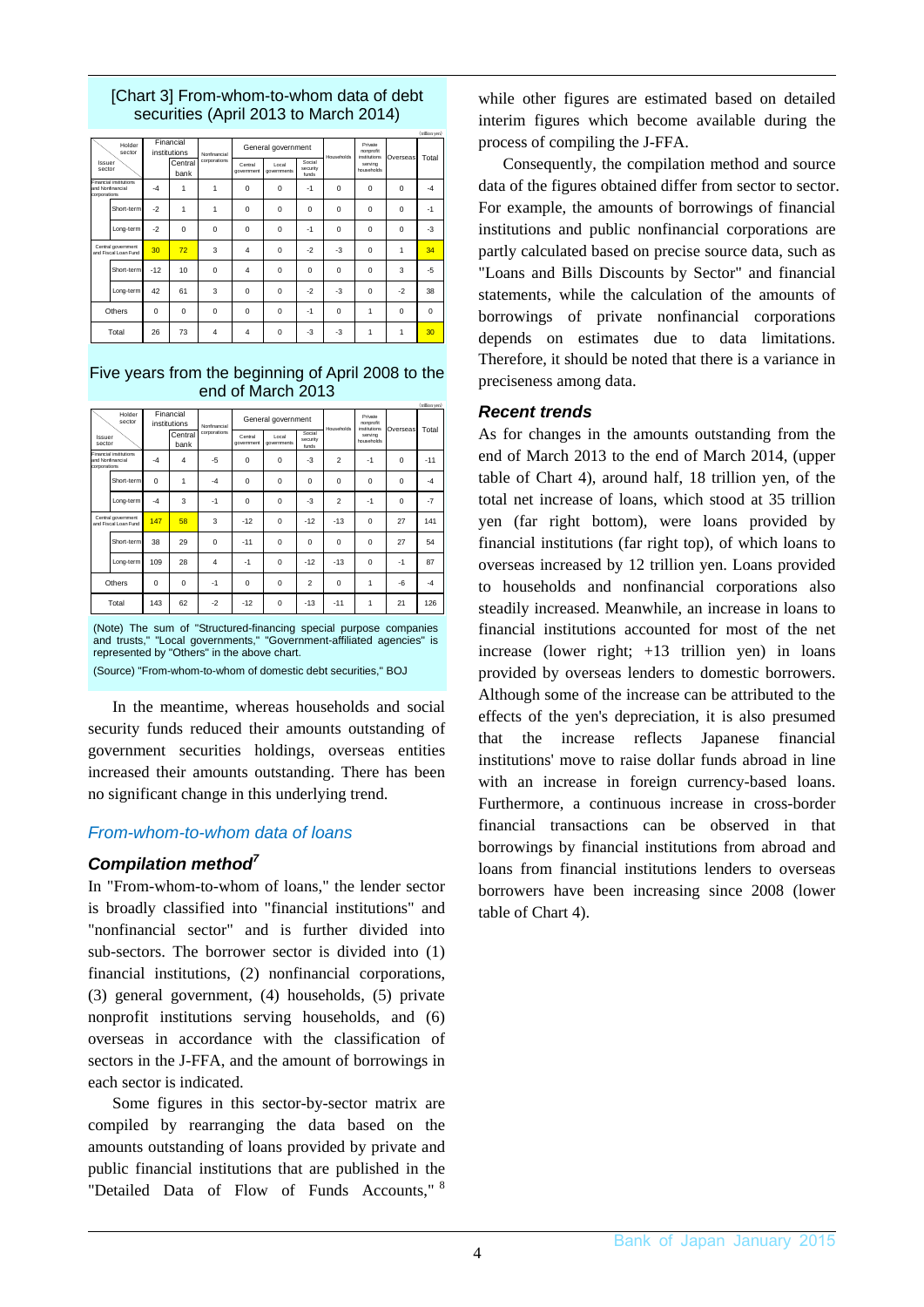#### [Chart 4] From-whom-to-whom data of loans

(Changes in the amount outstanding from the end of March 2013 to the end of March 2014)

(trillion yen)

|       | Borrower<br>sector<br>Lendersector | Financial<br>institutions | Nonfinancial<br>corporations | General<br>government | Households     | Private nonprofit<br>institutions serving<br>households | Overseas | Total |
|-------|------------------------------------|---------------------------|------------------------------|-----------------------|----------------|---------------------------------------------------------|----------|-------|
|       | Financial<br>institutions          | 1                         | 2                            | -1                    | 4              | 0                                                       | 12       | 18    |
|       | Depository<br>corporations         | $\overline{2}$            | 3                            | 2                     | $\overline{7}$ | 0                                                       | 11       | 25    |
|       | Insurance and<br>pension funds     | 0                         | $\Omega$                     | $-2$                  | 0              | 0                                                       | 0        | $-2$  |
|       | Other financial<br>intermediaries  | -3                        | $-1$                         | $-1$                  | -3             | 0                                                       | 1        | $-6$  |
|       | Public financial<br>institutions   | -3                        | $-1$                         | $-1$                  | $-1$           | $\Omega$                                                | 1        | $-4$  |
|       | Others                             | 1                         | $\Omega$                     |                       | 0              |                                                         |          |       |
|       | Nonfinancial sector                | 11                        | 2                            | $\Omega$              | 0              | $\Omega$                                                | 3        | 17    |
|       | Nonfinancial<br>corporations       | 0                         | $\Omega$                     | 0                     | 0              |                                                         | 3        | 3     |
|       | Overseas                           | 10                        | 3                            |                       |                |                                                         |          | 13    |
|       | Others                             | 1                         | $\Omega$                     | $\Omega$              | 0              | $\Omega$                                                | 0        | 1     |
| Total |                                    | 12                        | $\overline{4}$               | -1                    | $\overline{4}$ | $\Omega$                                                | 16       | 35    |

#### (Changes in the amount outstanding from the end of March 2009 to the end of March 2013)

|       |                                          |                           |              |                                    |            |                                                         |                | (trillion yen) |
|-------|------------------------------------------|---------------------------|--------------|------------------------------------|------------|---------------------------------------------------------|----------------|----------------|
|       | Borrower<br>sector<br>Lendersector       | Financial<br>institutions | Nonfinancial | General<br>corporations government | Households | Private nonprofit<br>institutions serving<br>households | Overseas       | Total          |
|       | Financial<br>institutions                | $-48$                     | $-15$        | -6                                 | $-15$      | $\Omega$                                                | 11             | $-73$          |
|       | Depository<br>corporations               | -6                        | -8           | 11                                 | 5          | 1                                                       | 10             | 13             |
|       | Insurance and<br>pension funds           | -3                        | $-4$         | $-4$                               | $-2$       | $\Omega$                                                | $\Omega$       | $-12$          |
|       | Other financial<br><i>intermediaries</i> | $-27$                     | $-4$         | $-14$                              | $-18$      | $\Omega$                                                | $\overline{2}$ | $-61$          |
|       | Public financial<br>institutions         | $-22$                     | 1            | $-14$                              | -6         | $\Omega$                                                | $\overline{2}$ | $-39$          |
|       | Others                                   | $-12$                     | $\Omega$     |                                    | 0          |                                                         |                | $-12$          |
|       | Nonfinancial sector                      | 17                        | -1           | $-1$                               | 1          | $\Omega$                                                | 1              | 17             |
|       | Nonfinancial<br>corporations             | -3                        | 3            | $\Omega$                           | $\Omega$   |                                                         | 1              | 1              |
|       | Overseas                                 | 16                        | -3           |                                    |            |                                                         |                | 13             |
|       | Others                                   | 4                         | 0            | $-1$                               | 1          | $\Omega$                                                | 0              | 4              |
| Total |                                          | $-31$                     | $-16$        | -7                                 | $-14$      | 0                                                       | 12             | $-55$          |

(Note1) The sum of "Central bank" and "Financial auxiliaries" is represented by "Others" within the "Financial institutions" in the above chart. The sum of "Households," "Private Nonprofit Institutions Serving Households," and "General Government" is represented by "Others" within the "Nonfinancial sector" in the above chart.

(Note2) "0" and a blank space indicate a case where it is difficult to estimate a figure due to data limitations or other reasons as well as a case where there was not any transaction or any amount outstanding. (Source) "From-whom-to-whom of loans," BOJ

It should be noted that between the end of March 2009 and the end of March 2013, the total amount of loans provided decreased by approximately 55 trillion yen. By the lender sector, the total amounts of loans provided by depository corporations and overseas lenders increased by approximately 26 trillion yen, while the amount of loans provided by other financial intermediaries decreased by approximately 61 trillion yen. In particular, the presence of public financial institutions (including the "Fiscal Loan Fund" sector), which constitute the "other financial intermediaries" sector, declined (loans provided by public financial institutions decreased by 39 trillion yen), reflecting the impact of the FILP project review due to the FILP reform.<sup>9</sup> From the end of March 2013 to the end of March 2014, there was no change in trend of the shift of creditor from the public sector to the private sector.

### *Loans, debt securities, and deposits by maturity*

This data series are estimated figures of loans, debt securities, and deposits by original/remaining maturity and by economic sector in accordance with the G-20 recommendation. The common template based on the recommendation (Chart 5) requires or recommends

#### [Chart 5] List of transaction items in the common template

| List of Transation Items                                     |
|--------------------------------------------------------------|
| Monetary gold and SDRs                                       |
| Monetary gold                                                |
| <b>SDRs</b>                                                  |
| Currency and deposits                                        |
| Of which: Domestic currency                                  |
| Currency                                                     |
| Transferable deposits                                        |
| Interbank positions                                          |
| Other transferable deposits                                  |
| Other deposits                                               |
| Debt securities                                              |
| Of which: Domestic currency                                  |
| Short-term                                                   |
| Long-term                                                    |
| With remaining maturity of one year and less                 |
| With remaining maturity of more than a year                  |
| Loans                                                        |
| Of which: Domestic currency                                  |
| Short-term                                                   |
| Long-term                                                    |
| With remaining maturity of one year and less                 |
| With remaining maturity of more than a year                  |
| Equity and investment fund shares                            |
| Equity                                                       |
| Listed shares                                                |
| Unlisted shares                                              |
| Other equity                                                 |
| Investment fund shares/units                                 |
| Money market fund shares/units                               |
| Non MMF investment fund shares/units                         |
| Insurance, pension and standardized guarantee schemes        |
| Non-life insurance technical reserves                        |
| Life insurance and annuity entitlements                      |
| Retirement entitlements (1+2+3)                              |
| 1. Entitlements to non-pension benefits                      |
| 2. Pension entitlements                                      |
| 3. Claim of pension fund on pension managers                 |
| Provisions for calls under standarized guarantees            |
| Financial derivatives and employee stock options             |
| <b>Financial derivatives</b>                                 |
| Options                                                      |
| Forwards                                                     |
| Employee stock options                                       |
| Other accounts receivable/payable                            |
| Of which: Domestic currency                                  |
| Trade credits and advances                                   |
| Other accounts receivable/payable                            |
|                                                              |
| $\parallel$ = Requirement<br>$\blacksquare$ = Recommendation |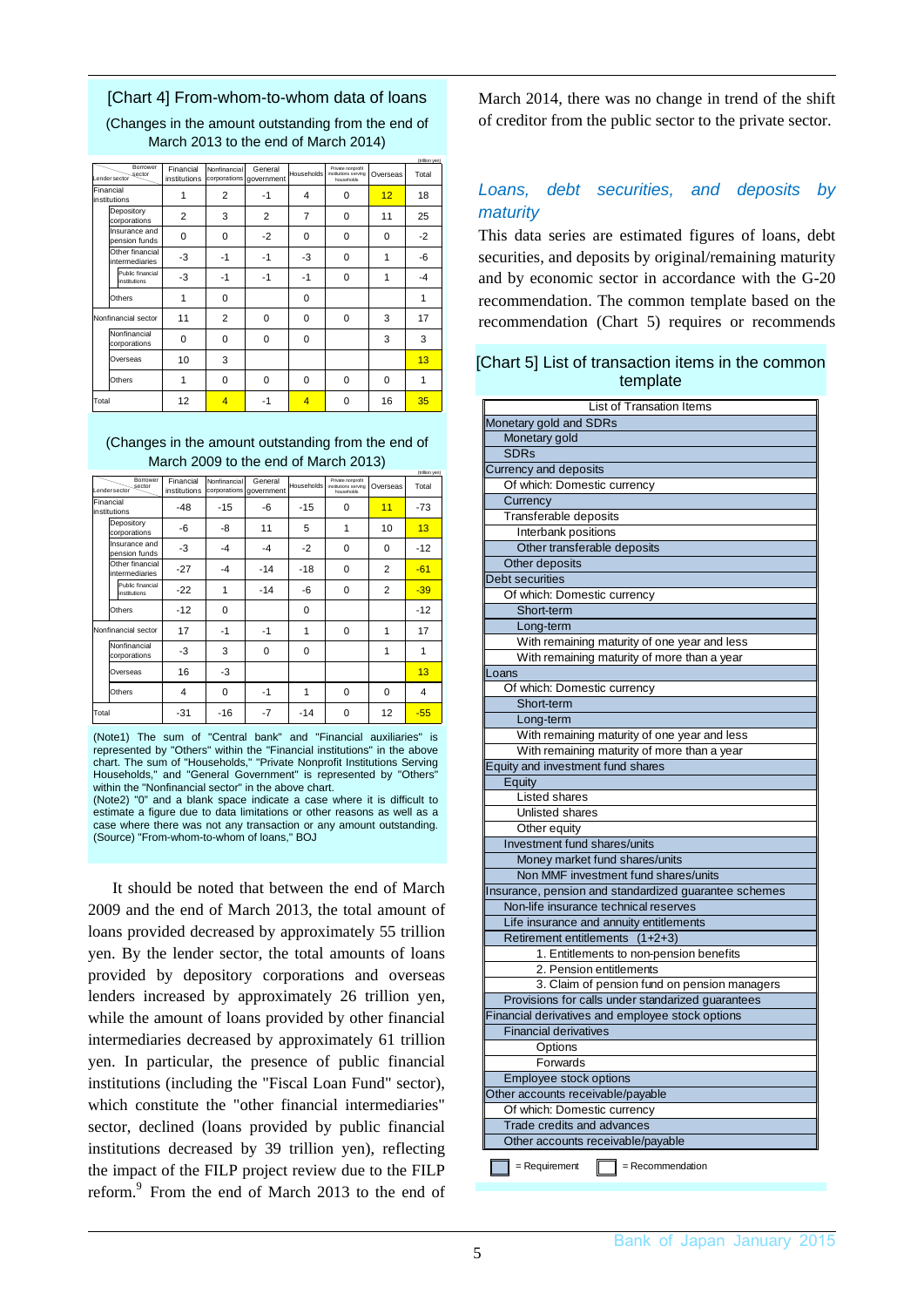the disclosure of data regarding debt securities and loans by original maturity and remaining maturity. This data makes it possible to capture maturity mismatches by sector, so the compiled data is expected to be used in analyses of changes in the risk-taking attitude at the macro level as well as in identification of risks concerning interest rate and fund availability. Described below is an overview of notable features (framework and compilation method) of the "Loans, Debt Securities, and Deposits by Maturity" data series and its recent trends.

### *Framework*

The BOJ compiles data of deposits by maturity in addition to such data of loans and debt securities that is required by the common template. The BOJ is seeking to enhance maturity data on its own initiative because compiling such data of deposits, which is depository corporations' main fund-raising means, is presumed to contribute to capturing a mismatch related to availability and interest rate risks.

The common template requires the enhancement of maturity data of loans and debt securities for all sectors. However, because of data limitations, it is difficult to compile such data with regard to some transaction items. Maturity data of deposits are compiled with regard to the "depository corporations" sector and some of its sub-sectors.

### *Compilation method*

The amounts outstanding of loans, debt securities, and deposits by remaining maturity are calculated by multiplying the stock figures of each transaction item in the J-FFA by the composition ratio between long-term and short-term transaction items. The composition ratio is calculated based on the data obtained from banks, life insurance companies, etc. through the survey of loans, debt securities and deposits by remaining maturity. Since the J-FFA does not record foreign securities as an individual transaction item, the data of foreign securities by remaining maturity for the domestically licensed banks and insurance sectors are compiled based on the survey of loans, debt securities and deposits by remaining maturity.

Regarding the compilation method of original maturity, the debt securities are classified by type of debt securities. The loans by original maturity are calculated by multiplying the amounts outstanding of loans in the J-FFA by the composition ratio between long-term and short-term transaction items ("one year and less" and "more than one year") based on source data of loans by original maturity.

### *Recent trends*

The "Loans, Debt Securities, and Deposits by Maturity" data series is useful for comparing the maturities of assets and liabilities between sectors and analyzing maturity mismatches by sector.

For example, as of the end of September 2013, debt securities with remaining maturity of more than one year accounted for a large proportion in the debt securities holdings of life insurance companies compared with their proportion in the debt securities holdings of depository corporations such as domestically licensed banks (Chart 6). The situation was similar with regard to outstanding loans by maturity. Loans with remaining maturity of more than one year accounted for a large proportion in the loan holdings of life insurance companies compared with their proportion in the loans holdings of domestically licensed banks. By interest rate type, fixed interest rates accounted for a large proportion in the loan holdings of life insurance companies compared to their proportion in the loan holdings of domestically licensed banks (Chart 7).

### [Chart 6] Proportions of debt securities holdings by remaining maturity

|                            |                                                    |     |                                   |                                                      |                                                                                |                        |                   |                      | (%)                     |  |  |
|----------------------------|----------------------------------------------------|-----|-----------------------------------|------------------------------------------------------|--------------------------------------------------------------------------------|------------------------|-------------------|----------------------|-------------------------|--|--|
|                            |                                                    |     |                                   |                                                      |                                                                                | <b>Holding sectors</b> |                   |                      |                         |  |  |
|                            |                                                    |     | Depository corporations           |                                                      |                                                                                |                        | Insurance         |                      |                         |  |  |
|                            |                                                    |     | Domestically<br>licensed<br>hanks | Financial<br>institutions<br>for small<br>businesses | Financial<br>institutions<br>for<br>agriculture,<br>forestry, and<br>fisheries |                        | Life<br>insurance | Nonlife<br>insurance | Mutual aid<br>insurance |  |  |
| 100<br>100<br>100<br>Total |                                                    | 100 | 100                               | 100                                                  | 100                                                                            | 100                    |                   |                      |                         |  |  |
|                            | 1 year and less                                    | 20  | 24                                | 19                                                   | 9                                                                              | 7                      | 7                 | 16                   | 5                       |  |  |
|                            | Government bonds<br>and treasury bills             | 16  | 18                                | 15                                                   | 5                                                                              | 4                      | 4                 | 10                   |                         |  |  |
|                            | More than 1 year                                   | 80  | 76                                | 81                                                   | 91                                                                             | 93                     | 93                | 84                   | 95                      |  |  |
|                            | Central government<br>securities and FILP<br>bonds | 58  | 53                                | 60                                                   | 71                                                                             | 73                     | 74                | 56                   | 72                      |  |  |

#### (Note) As of the end of September 2013

(Source) "Loans, Debt Securities, and Deposits by Maturity," BOJ

### [Chart 7] Proportions of loans by remaining maturity

|       |                  |     | Depository corporations           |                                                      |     | Insurance         |                      |                                     |  |
|-------|------------------|-----|-----------------------------------|------------------------------------------------------|-----|-------------------|----------------------|-------------------------------------|--|
|       |                  |     | Domestically<br>licensed<br>banks | Financial<br>institutions<br>for small<br>businesses |     | Life<br>insurance | Nonlife<br>insurance | Public<br>financial<br>institutions |  |
| Total |                  | 100 | 100                               | 100                                                  | 100 | 100               | 100                  | 100                                 |  |
|       | vear and less    | 27  | 23                                | 27                                                   | 11  | 10                | 13                   |                                     |  |
|       | More than 1 year | 73  |                                   | 73                                                   | 89  |                   | 87                   | 89                                  |  |

(Proportions by interest rate type)

|             |                       | Domestically<br>licensed banks | Life insurance! | (%)<br>Nonlife<br>insurance |
|-------------|-----------------------|--------------------------------|-----------------|-----------------------------|
| 1 year and  | <b>Fixed interest</b> |                                | 96              | 73                          |
| less        | Variable interest     |                                |                 | 27                          |
| More than 1 | <b>Fixed interest</b> | 34                             | 95              | 69                          |
| year        | Variable interest     | 66                             | 5               | 31                          |

(Note) As of the end of September 2013 (Source) "Loans, Debt Securities, and deposits by Maturity" BOJ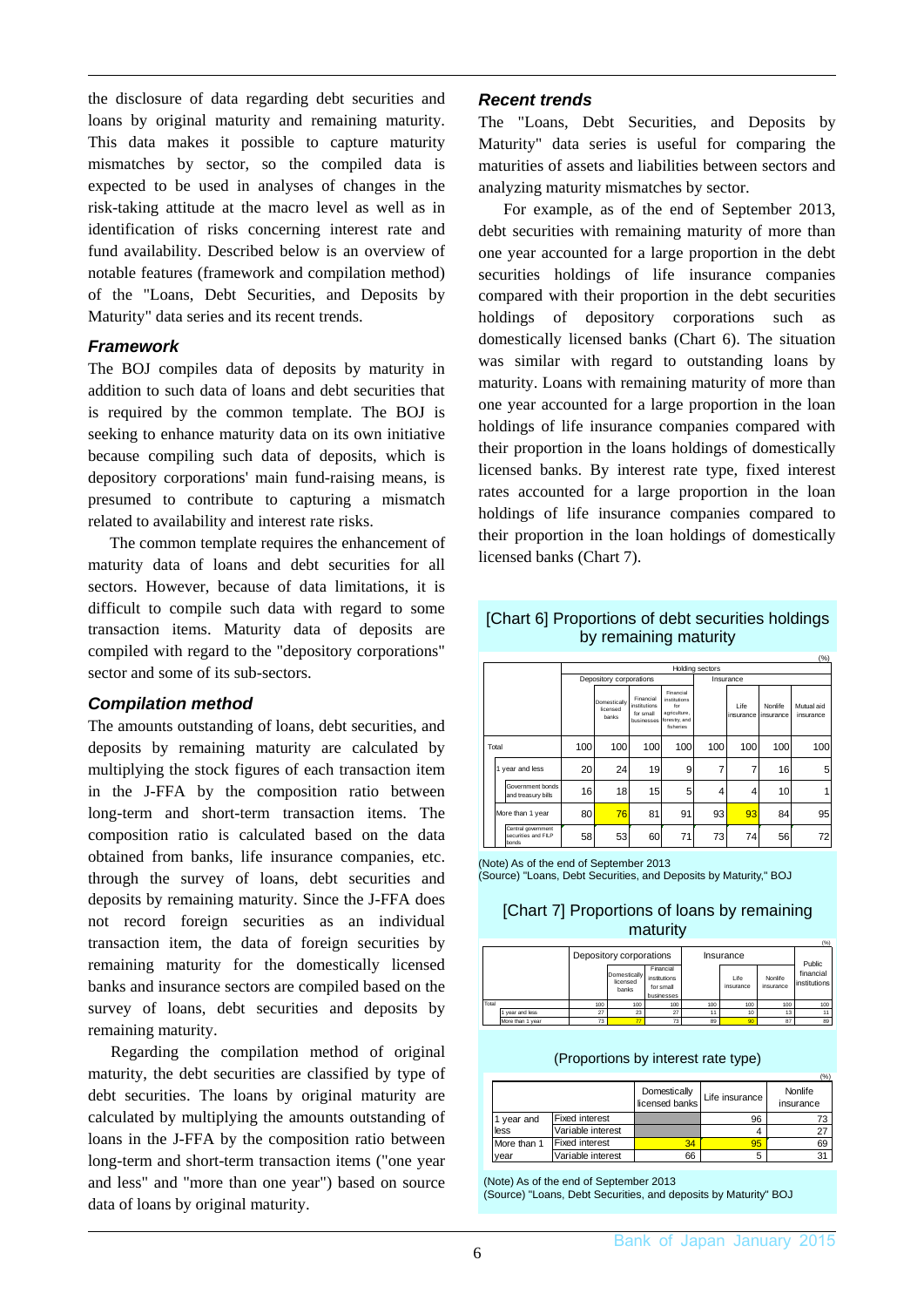The differences between economic entities are presumed to stem from differences in their asset investment policies due to their respective liability structures. At life insurance companies, nearly  $90\%$ <sup>10</sup> of their overall liabilities are made up of insurance and pension reserves accumulated in preparation for future payments of insurance and pension benefits based on insurance premiums paid by policyholders, and as a result, the duration of liabilities is long compared with the duration of assets. This liability structure presumably gives life insurance companies a strong incentive to invest in financial instruments with longer maturity such as long-term government bonds in order to avoid the asset-liability duration mismatch. $^{11}$ 

### *Amounts outstanding of securitized products*

In general, securitized products are defined as financial products backed by specific assets (loans, lease, real estate, etc.) belonging to financial institutions and companies, etc. Of such assets, (1) asset-backed bonds (ABB), (2) asset-backed commercial papers (ABCP), and (3) trust beneficiary rights are covered by the "Amounts Outstanding of Securitized Products" in the J-FFA, which has been released since December 2011. The previous J-FFA covered only securities issued by SPCs and trusts (structured-financing instruments). However, the "Amounts Outstanding of Securitized Products" extends the coverage to securities issued by entities other than SPCs and trusts (including mortgage-backed securities (MBS) issued by Japan Housing Finance Agency (JHFA) and ABB backed by real estate properties) and provides breakdown data by type of security. As a result, this data series is expected to be useful for capturing movements in the securities market which was not able to be identified through existing data alone. Described below is an overview of the framework of this data series and its recent trends.

### *Framework*

First, regarding ABB, data concerning three sub-items—MBS issued by JHFA (former Government Housing Loan Corporation), privately placed ABB backed by real estate properties, and other ABB are published.

ABCP is short-term commercial paper issued by SPCs with monetary claims, such as accounts receivable, as collateral. Data on ABCP is compiled based on "Outstanding amounts of CP by issuers' category," published by Japan Securities Depository Center.

Trust beneficiary rights are rights to receive economic profits that arise from entrusted assets such as loans and monetary claims through trust banks, etc. Trust beneficiary rights are divided into four categories—(1) trust beneficiary rights backed by housing loans, (2) trust beneficiary rights backed by loans to companies and governments, (3) trust beneficiary rights backed by accounts receivable, and (4) trust beneficiary rights backed by lease and consumer credits—and data are published with regard to each of these categories. Data on trust beneficiary rights are estimated based on source data such as the entrusted assets outstanding based on the survey of financial institutions conducted by the BOJ as well as financial data by type of trust assets held by trust companies.

### *Recent trends*

Of the amount outstanding of securitized products in Japan (33 trillion yen as of the end of March 2014), trust beneficiary rights and ABB accounted for around 50% (18 trillion yen) and 40% (14 trillion yen), respectively, with ABCP making up slightly under 10% (2 trillion yen) (Chart 8). A further breakdown shows that MBS issued by JHFA (11 trillion yen) accounted for most of the ABB, while the proportions of ABB backed by real estate properties and other ABB were small. Of the assets that underlie trust beneficiary rights, housing loans, at 8 trillion yen, accounted for the largest proportion, followed by accounts receivable and lease and consumer credits.

| Total amount |    |                                 |                                                  |              |      |    |                               |                                                          |                                      | trilion yen)                                  |
|--------------|----|---------------------------------|--------------------------------------------------|--------------|------|----|-------------------------------|----------------------------------------------------------|--------------------------------------|-----------------------------------------------|
|              |    | Asset-Backed Bonds (ABB)        |                                                  |              | ABCP |    | Trust beneficiary rights      |                                                          |                                      |                                               |
|              |    | <b>MRS</b><br>issued<br>by JHFA | ABB<br>backed<br>by real<br>estate<br>properties | Other<br>ABB |      |    | Backed by<br>housing<br>lnans | Backed by<br>loans to<br>companies<br>and<br>governments | Backed by<br>accounts<br>receivables | Backed by<br>lease and<br>consumer<br>credits |
| 33           | 14 | 11                              | ົ                                                |              | 2    | 18 | 8                             | っ                                                        |                                      | 3                                             |

[Chart 8] Amounts Outstanding of Securitized Products

(Note) As of the end of March 2014 (Source) "Amounts Outstanding of Securitized Products," BOJ

As for changes in the amount outstanding of securitized products, the amount has been trending down since the end of 2007, the earliest point in time when the statistics became available (Chart 9). Background factors of the downtrend include the economic stagnation since the financial crisis and the declining merit of securitized products, the creation of which requires cost in terms of fund raising. Another possible factor might be the weakened incentive for securitization due to changes in the regulatory environment. For example, the amount outstanding of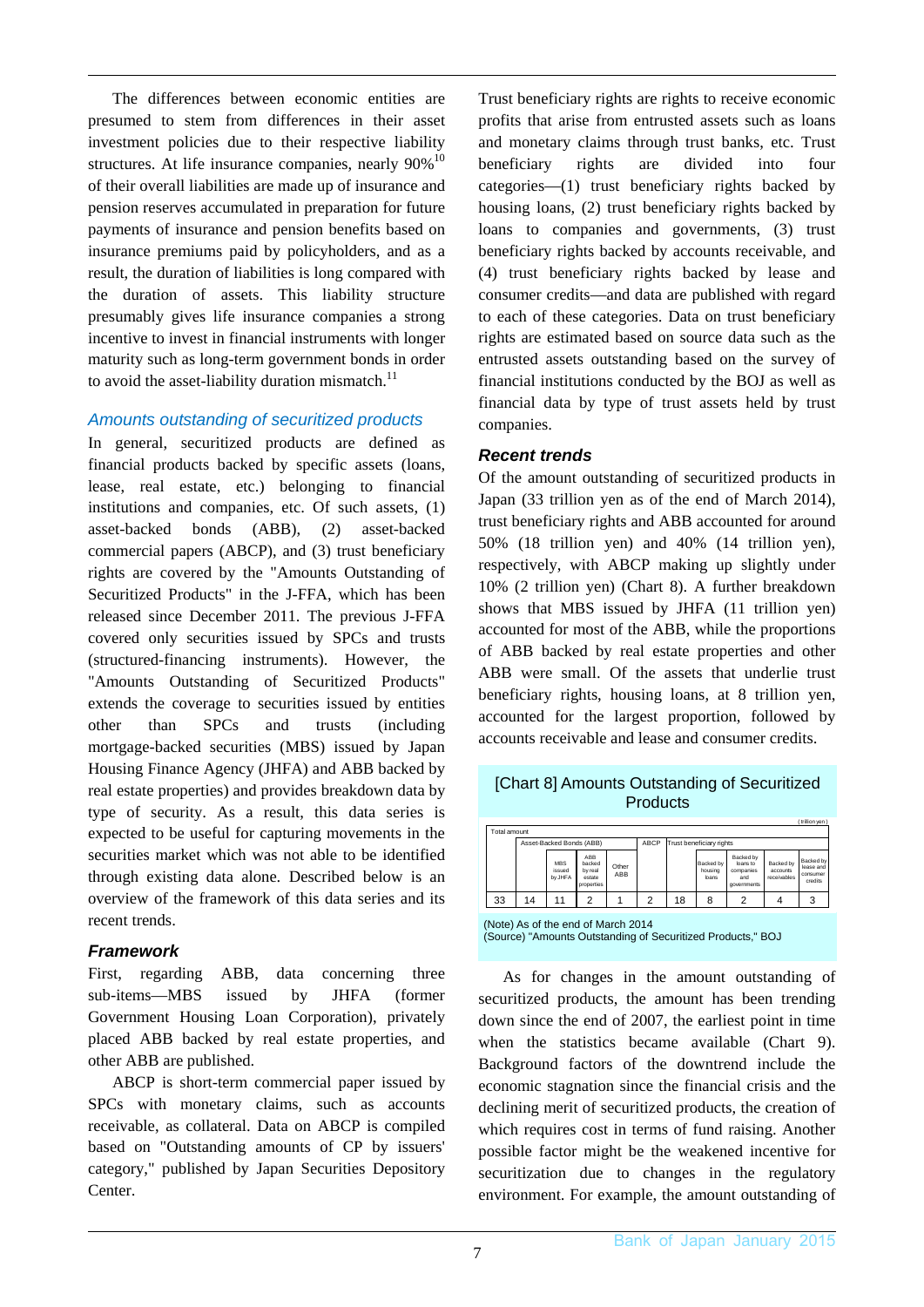trust beneficiary rights backed by housing loans, which accounts for the largest proportion in the trust beneficiary rights, has been trending down. Amid low interest rates and changes in the regulatory environment, major banks, which were the main originators of securitization, have become less active in securitizing housing loans, and this is probably one of the background factors of the downtrend in the amount outstanding of securitized products. Except for an increase in the issuance of MBS by JHFA, which is making a structural shift in fund-raising to the securitized product market as part of the FILP reform, the amount outstanding of other securitized products, including trust beneficiary rights backed by accounts receivable, has also been trending down. The downtrend in the amount outstanding of securitized products suggests that risk-transfers through the securitization market have been subsiding.



## **Future Challenges**

In light of the initiatives carried out so far, the following two future challenges can be pointed out. The first challenge is to further improve the quality of the statistical data mentioned in this review. Due to data limitations, the existing "From-whom-to-whom of domestic debt securities" does not divide the issuer sector of "financial institutions and nonfinancial corporations" into two sectors. Therefore, to further break down the holder sector of securities statistics is the task for the future. Meanwhile, regarding the "Loans, Debt Securities, and Deposits by Maturity", another future task is to consider expanding the coverage of the holder sector and further breaking down the maturity category (more detailed classification of "more than one year" maturity).

The second challenge is enriching statistics related to shadow banking activities. The J-FFA already covers many elements of shadow banking activities, and the release of the "Amounts Outstanding of Securitized Products" has started, as was mentioned earlier. Moreover, under the "The Implementation of 2008SNA Recommendations in Japan's Flow of Funds Accounts, $"12$  the BOJ presented the concept and the method of specific revisions intended to improve the preciseness of data on the non-banking sector, including corporate pension funds and investment trusts. The BOJ is scheduled to start releasing a new J-FFA revised along the lines of this proposal in the first half of 2016. However, coverage-related issues remain, such as insufficient coverage of investment funds other than investment trusts. $13$  The BOJ intends to continue efforts including enhancing source data in order to improve the preciseness of statistics.

## **Conclusions**

In order to accurately capture the financial and economic conditions amid the recent rapid changes in the financial and economic environments, it is necessary to steadily enhance and expand necessary statistics. However, when enhancing and expanding statistics, it is important to keep the right cost-benefit balance by listening to users' needs while paying attention to the burden on entities that provide source data. Indeed, while collecting detailed source data is essential in order to compile "precise data" that is useful for users, it imposes a cost in the form of an increased burden on data providers. The BOJ intends to continue to make resourceful efforts and improvements in order to make the J-FFA and other financial statistics more valuable and useful for more users in light of international developments while keeping in mind the cost-benefit balance.

<sup>&</sup>lt;sup>1</sup> An overview of the J-FFA and previous initiatives to enhance data are summarized by Shuji Kobayakawa and Ryoichi Okuma, "Japan's Flow of Funds Accounts: Main Characteristics and Measures for Enhancement," Bank of Japan Review, No. 2012-E-4, April 2012. This paper may be characterized as a sequel to the review in that it explains the progress made since then in the initiatives to fill "information gaps" that were described in the review. Regarding the J-FFA, the BOJ compiles revised data reflecting newly available data and institutional revisions once a year in principle and publishes it on its website.

<sup>&</sup>lt;sup>2</sup> International Monetary Fund and Financial Stability Board (2009). Internationally, initiatives to fill such gaps, dubbed "data gap initiatives," are underway.

<sup>&</sup>lt;sup>3</sup> In response to this recommendation, not only the Research